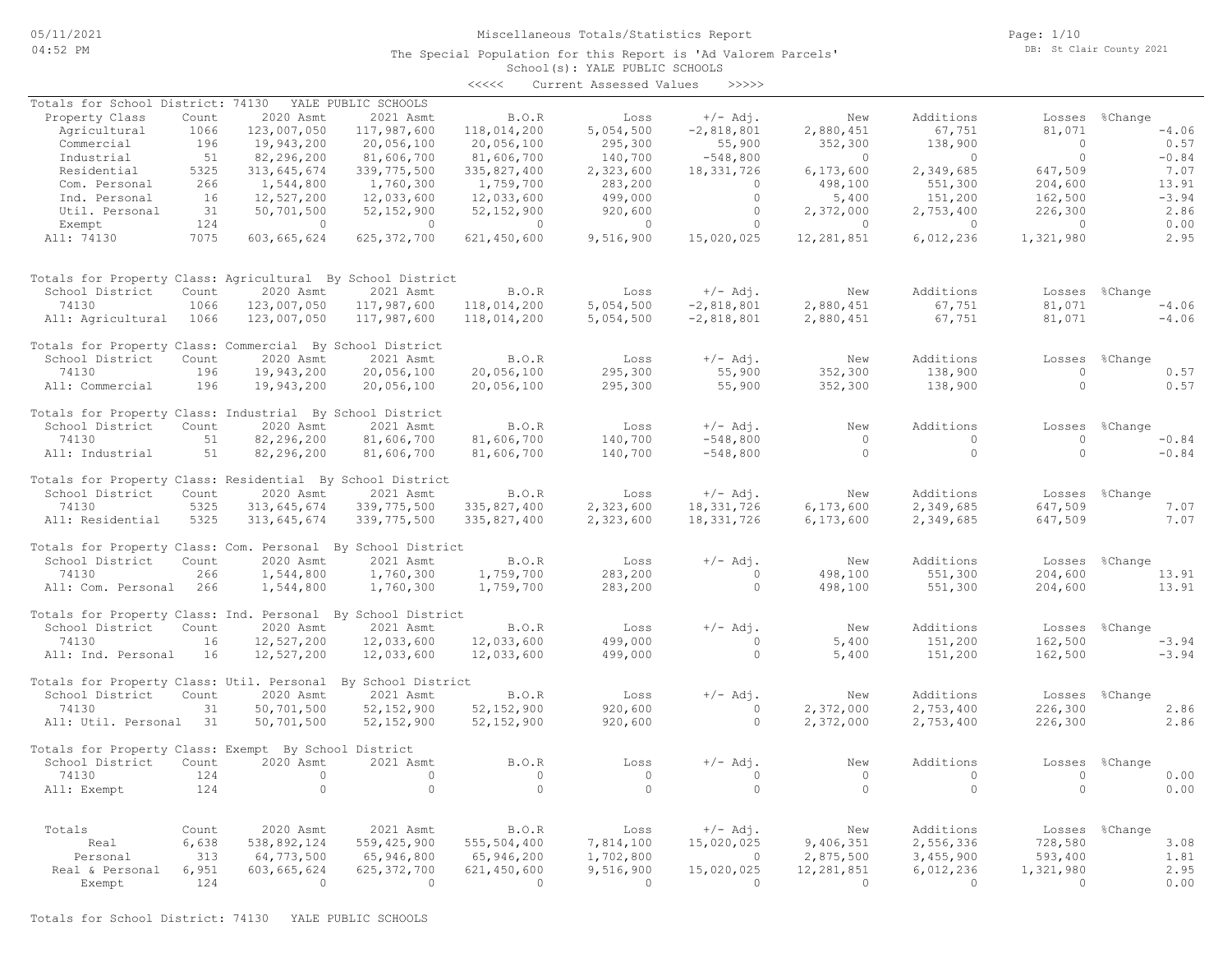#### School(s): YALE PUBLIC SCHOOLS The Special Population for this Report is 'Ad Valorem Parcels'

| <<<< | S.E.V., Taxable and Capped Values |  |  |  | >>>>> |
|------|-----------------------------------|--|--|--|-------|
|------|-----------------------------------|--|--|--|-------|

| Property Class                                               | Count | 2020 SEV    | Fin SEV        | 2021 SEV       | 2020 Tax      | Fin Tax                  | 2021 Tax      | BOR Tax        | 2021 Cap                  | 2021 MCAP     |
|--------------------------------------------------------------|-------|-------------|----------------|----------------|---------------|--------------------------|---------------|----------------|---------------------------|---------------|
| Agricultural                                                 | 1066  | 123,007,050 | 122,860,650    | 118,014,200    | 68, 372, 836  | 68,268,985               | 68, 435, 398  | 68, 410, 394   | 68, 157, 917              | 68, 132, 913  |
| Commercial                                                   | 196   | 19,943,200  | 19,943,200     | 20,056,100     | 15,240,133    | 15,240,133               | 15,878,410    | 15,878,410     | 15,507,174                | 15,507,174    |
| Industrial                                                   | 51    | 82,296,200  | 82,296,200     | 81,606,700     | 79,532,926    | 79,532,926               | 80,576,395    | 80,576,395     | 80,564,568                | 80,564,568    |
| Residential                                                  | 5325  | 313,645,674 | 312,893,087    | 335,827,400    | 224,005,621   | 223, 532, 546            | 236, 997, 524 | 233, 991, 121  | 233, 117, 812             | 230, 243, 732 |
| Com. Personal                                                | 266   | 1,544,800   | 1,544,300      | 1,759,700      | 1,544,800     | 1,544,300                | 1,760,300     | 1,759,700      | 1,760,300                 | 1,759,700     |
| Ind. Personal                                                | 16    | 12,527,200  | 12,527,300     | 12,033,600     | 12,527,200    | 12,527,300               | 12,033,600    | 12,033,600     | 12,033,600                | 12,033,600    |
| Util. Personal                                               | 31    | 50,701,500  | 50,701,700     | 52, 152, 900   | 46,288,052    | 46,288,252               | 47,725,267    | 47,725,267     | 47,725,267                | 47,725,267    |
| Exempt                                                       | 124   | $\circ$     | $\circ$        | $\circ$        | $\circ$       | $\circ$                  | $\circ$       | $\overline{0}$ | $\circ$                   | $\circ$       |
| All: 74130                                                   | 7075  | 603,665,624 | 602,766,437    | 621,450,600    | 447, 511, 568 | 446, 934, 442            | 463, 406, 894 | 460, 374, 887  | 458,866,638               | 455, 966, 954 |
| Totals for Property Class: Agricultural By School District   |       |             |                |                |               |                          |               |                |                           |               |
| School District                                              | Count | 2020 SEV    | Fin SEV        | 2021 SEV       | 2020 Tax      | Fin Tax                  | 2021 Tax      | BOR Tax        | 2021 Cap                  | 2021 MCAP     |
| 74130                                                        | 1066  | 123,007,050 | 122,860,650    | 118,014,200    | 68, 372, 836  | 68,268,985               | 68, 435, 398  | 68, 410, 394   | 68,157,917                | 68, 132, 913  |
| All: Agricultural                                            | 1066  | 123,007,050 | 122,860,650    | 118,014,200    | 68, 372, 836  | 68,268,985               | 68, 435, 398  | 68, 410, 394   | 68, 157, 917              | 68, 132, 913  |
| Totals for Property Class: Commercial By School District     |       |             |                |                |               |                          |               |                |                           |               |
| School District                                              | Count | 2020 SEV    | Fin SEV        | 2021 SEV       | 2020 Tax      | Fin Tax                  | 2021 Tax      | BOR Tax        | 2021 Cap                  | 2021 MCAP     |
| 74130                                                        | 196   | 19,943,200  | 19,943,200     | 20,056,100     | 15,240,133    | 15,240,133               | 15,878,410    | 15,878,410     | 15,507,174                | 15,507,174    |
| All: Commercial                                              | 196   | 19,943,200  | 19,943,200     | 20,056,100     | 15,240,133    | 15,240,133               | 15,878,410    | 15,878,410     | 15,507,174                | 15,507,174    |
| Totals for Property Class: Industrial By School District     |       |             |                |                |               |                          |               |                |                           |               |
| School District                                              | Count | 2020 SEV    | Fin SEV        | 2021 SEV       | 2020 Tax      | Fin Tax                  | 2021 Tax      | BOR Tax        | 2021 Cap                  | 2021 MCAP     |
| 74130                                                        | 51    | 82,296,200  | 82,296,200     | 81,606,700     | 79,532,926    | 79,532,926               | 80, 576, 395  | 80,576,395     | 80,564,568                | 80,564,568    |
| All: Industrial                                              | 51    | 82,296,200  | 82,296,200     | 81,606,700     | 79,532,926    | 79,532,926               | 80,576,395    | 80,576,395     | 80,564,568                | 80,564,568    |
| Totals for Property Class: Residential By School District    |       |             |                |                |               |                          |               |                |                           |               |
| School District                                              | Count | 2020 SEV    | Fin SEV        | 2021 SEV       | 2020 Tax      | Fin Tax                  | 2021 Tax      | BOR Tax        | 2021 Cap                  | 2021 MCAP     |
| 74130                                                        | 5325  | 313,645,674 | 312,893,087    | 335,827,400    | 224,005,621   | 223, 532, 546            | 236, 997, 524 | 233, 991, 121  | 233, 117, 812             | 230, 243, 732 |
| All: Residential                                             | 5325  | 313,645,674 | 312,893,087    | 335,827,400    | 224,005,621   | 223, 532, 546            | 236, 997, 524 | 233, 991, 121  | 233, 117, 812             | 230, 243, 732 |
| Totals for Property Class: Com. Personal By School District  |       |             |                |                |               |                          |               |                |                           |               |
| School District                                              | Count | 2020 SEV    | Fin SEV        | 2021 SEV       | 2020 Tax      | Fin Tax                  | 2021 Tax      | BOR Tax        | 2021 Cap                  | 2021 MCAP     |
| 74130                                                        | 266   | 1,544,800   | 1,544,300      | 1,759,700      | 1,544,800     | 1,544,300                | 1,760,300     | 1,759,700      | 1,760,300                 | 1,759,700     |
| All: Com. Personal                                           | 266   | 1,544,800   | 1,544,300      | 1,759,700      | 1,544,800     | 1,544,300                | 1,760,300     | 1,759,700      | 1,760,300                 | 1,759,700     |
| Totals for Property Class: Ind. Personal By School District  |       |             |                |                |               |                          |               |                |                           |               |
| School District                                              | Count | 2020 SEV    | Fin SEV        | 2021 SEV       | 2020 Tax      | Fin Tax                  | 2021 Tax      | BOR Tax        | 2021 Cap                  | 2021 MCAP     |
| 74130                                                        | 16    | 12,527,200  | 12,527,300     | 12,033,600     | 12,527,200    | 12,527,300               | 12,033,600    | 12,033,600     | 12,033,600                | 12,033,600    |
| All: Ind. Personal                                           | 16    | 12,527,200  | 12,527,300     | 12,033,600     | 12,527,200    | 12,527,300               | 12,033,600    | 12,033,600     | 12,033,600                | 12,033,600    |
| Totals for Property Class: Util. Personal By School District |       |             |                |                |               |                          |               |                |                           |               |
| School District                                              | Count | 2020 SEV    | Fin SEV        | 2021 SEV       | 2020 Tax      | Fin Tax                  | 2021 Tax      | BOR Tax        | 2021 Cap                  | 2021 MCAP     |
| 74130                                                        | 31    | 50,701,500  | 50,701,700     | 52, 152, 900   | 46,288,052    | 46,288,252               | 47,725,267    | 47,725,267     | 47,725,267                | 47,725,267    |
| All: Util. Personal                                          | 31    | 50,701,500  | 50,701,700     | 52, 152, 900   | 46,288,052    | 46,288,252               | 47,725,267    | 47,725,267     | 47,725,267                | 47,725,267    |
| Totals for Property Class: Exempt By School District         |       |             |                |                |               |                          |               |                |                           |               |
| School District                                              | Count | 2020 SEV    | Fin SEV        | 2021 SEV       | 2020 Tax      | Fin Tax                  | 2021 Tax      | BOR Tax        | 2021 Cap                  | 2021 MCAP     |
| 74130                                                        | 124   | $\circ$     | $\circ$        | $\circ$        | $\circ$       | $\circ$                  | $\circ$       | $\circ$        | $\circ$                   | $\circ$       |
| All: Exempt                                                  | 124   | $\circ$     | $\overline{0}$ | $\circ$        | $\circ$       | $\circ$                  | $\circ$       | $\circ$        | $\circ$                   | $\circ$       |
| Totals                                                       | Count | 2020 SEV    | Fin SEV        | 2021 SEV       | 2020 Tax      |                          | 2021 Tax      | BOR Tax        |                           | 2021 MCAP     |
| Real                                                         | 6,638 | 538,892,124 | 537,993,137    | 555,504,400    | 387, 151, 516 | Fin Tax<br>386, 574, 590 | 401,887,727   | 398,856,320    | 2021 Cap<br>397, 347, 471 | 394, 448, 387 |
| Personal                                                     | 313   | 64,773,500  | 64,773,300     | 65,946,200     | 60,360,052    | 60,359,852               | 61, 519, 167  | 61, 518, 567   | 61, 519, 167              | 61, 518, 567  |
| Real & Personal                                              | 6,951 | 603,665,624 | 602,766,437    | 621,450,600    | 447, 511, 568 | 446, 934, 442            | 463, 406, 894 | 460, 374, 887  | 458,866,638               | 455,966,954   |
| Exempt                                                       | 124   | $\bigcirc$  | $\bigcirc$     | $\overline{0}$ | $\Omega$      | $\Omega$                 | $\Omega$      | $\Omega$       | $\Omega$                  | $\circ$       |
|                                                              |       |             |                |                |               |                          |               |                |                           |               |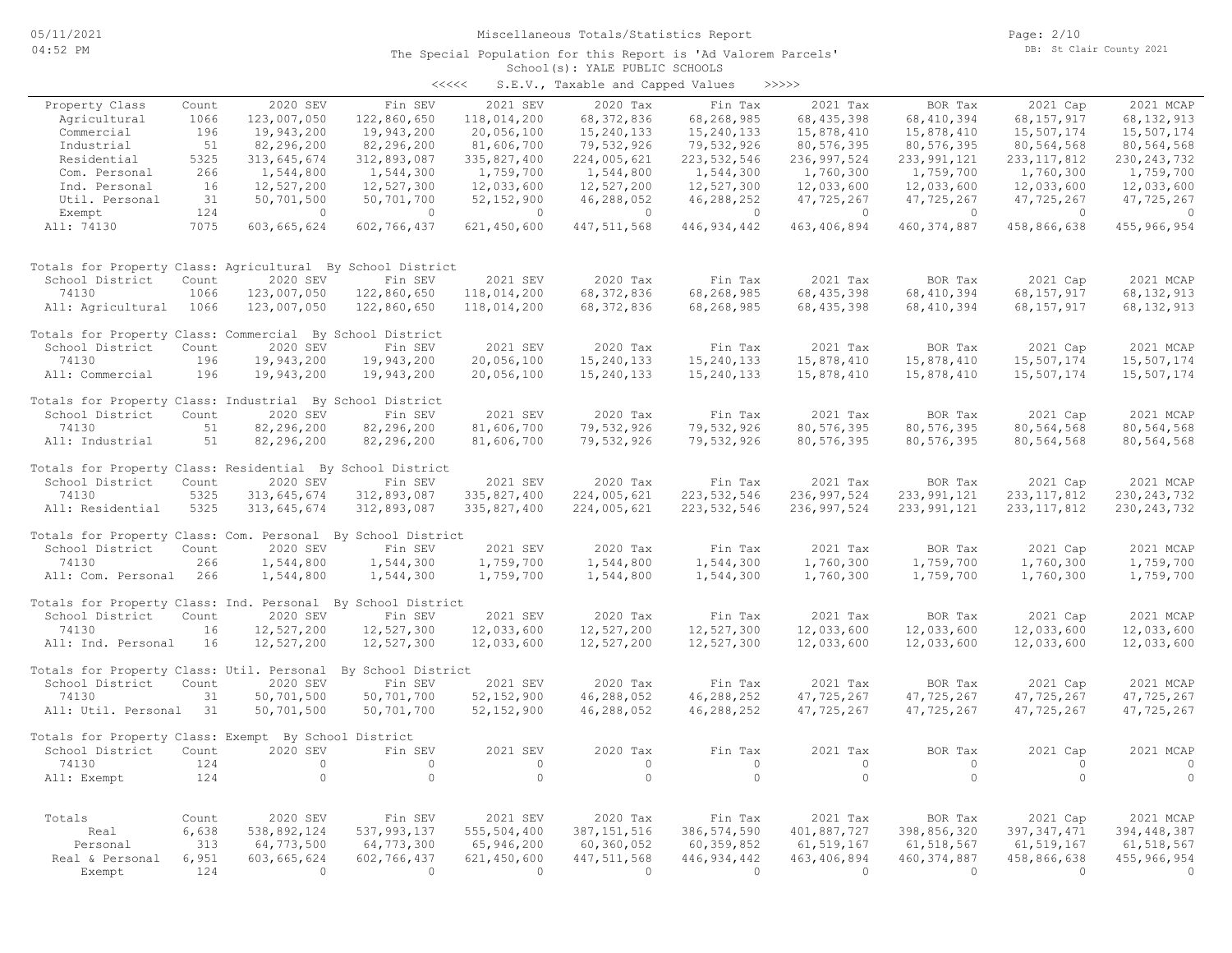The Special Population for this Report is 'Ad Valorem Parcels'

School(s): YALE PUBLIC SCHOOLS <<<<< PRE/MBT Percentage Times S.E.V. >>>>>

| Totals for School District: 74130                            |                 |                | YALE PUBLIC SCHOOLS |                |                |                |                |                |                |
|--------------------------------------------------------------|-----------------|----------------|---------------------|----------------|----------------|----------------|----------------|----------------|----------------|
| Property Class                                               | Count           | 2020 ORIG      | 2020 ORIG           | Final PRE      | Final          | W/O Winter     | W/O Winter     | 2021 ORIG      | 2021 ORIG      |
|                                                              |                 | PRE            |                     |                |                | <b>PRE</b>     |                | PRE            |                |
|                                                              |                 |                | Non-PRE             |                | Non-PRE        |                | Non-PRE        |                | Non-PRE        |
| Agricultural                                                 | 1045            | 119,204,258    | 3,802,792           | 119,057,858    | 3,802,792      | 119,057,858    | 3,802,792      | 113,862,638    | 4, 151, 562    |
| Commercial                                                   | 11              | 748,800        | 19,194,400          | 748,800        | 19,194,400     | 748,800        | 19,194,400     | 834,160        | 19,221,940     |
| Industrial                                                   | 12              | 930,891        | 81, 365, 309        | 1,071,591      | 81,224,609     | 1,071,591      | 81,224,609     | 914,291        | 80,692,409     |
| Residential                                                  | 3944            | 282,871,968    | 30,773,706          | 283, 904, 406  | 28,988,681     | 282,786,281    | 30,106,806     | 301,959,856    | 33,867,544     |
| Com. Personal                                                | 266             | 1,544,800      | $\overline{0}$      | 1,544,300      | $\circ$        | 1,544,300      | $\circ$        | 1,759,700      | $\circ$        |
| Ind. Personal                                                | 16              | 12,527,200     | $\overline{0}$      | 12,527,300     | $\overline{0}$ | 12,527,300     | $\overline{0}$ | 12,033,600     | $\overline{0}$ |
| Util. Personal                                               | $\overline{0}$  | $\overline{0}$ | 50,701,500          | $\overline{0}$ | 50,701,700     | $\overline{0}$ | 50,701,700     | $\overline{0}$ | 52, 152, 900   |
| Exempt                                                       | $6\overline{6}$ | $\circ$        | $\overline{0}$      | $\circ$        | $\overline{0}$ | $\overline{0}$ | $\overline{0}$ | $\circ$        | $\overline{0}$ |
| All: 74130                                                   | 5,300           | 417,827,917    | 185,837,707         | 418,854,255    | 183,912,182    | 417,736,130    | 185,030,307    | 431, 364, 245  | 190,086,355    |
| Totals for Property Class: Agricultural By School District   |                 |                |                     |                |                |                |                |                |                |
| School District                                              | Count           | 2020 ORIG      | 2020 ORIG           | Final PRE      | Final          | W/O Winter     | W/O Winter     | 2021 ORIG      | 2021 ORIG      |
|                                                              |                 | PRE            | Non-PRE             |                | Non-PRE        | PRE            | Non-PRE        | PRE            | Non-PRE        |
| 74130                                                        | 1045            | 119,204,258    | 3,802,792           | 119,057,858    | 3,802,792      | 119,057,858    | 3,802,792      | 113,862,638    | 4, 151, 562    |
| All: Agricultural 1045                                       |                 | 119,204,258    | 3,802,792           | 119,057,858    | 3,802,792      | 119,057,858    | 3,802,792      | 113,862,638    | 4,151,562      |
|                                                              |                 |                |                     |                |                |                |                |                |                |
| Totals for Property Class: Commercial By School District     |                 |                |                     |                |                |                |                |                |                |
|                                                              |                 |                |                     |                |                |                |                |                |                |
| School District                                              | Count           | 2020 ORIG      | 2020 ORIG           | Final PRE      | Final          | W/O Winter     | W/O Winter     | 2021 ORIG      | 2021 ORIG      |
|                                                              |                 | PRE            | Non-PRE             |                | Non-PRE        | PRE            | Non-PRE        | PRE            | Non-PRE        |
| 74130                                                        | 11              | 748,800        | 19,194,400          | 748,800        | 19,194,400     | 748,800        | 19,194,400     | 834,160        | 19,221,940     |
| All: Commercial                                              | 11              | 748,800        | 19,194,400          | 748,800        | 19,194,400     | 748,800        | 19,194,400     | 834,160        | 19,221,940     |
|                                                              |                 |                |                     |                |                |                |                |                |                |
| Totals for Property Class: Industrial By School District     |                 |                |                     |                |                |                |                |                |                |
| School District                                              | Count           | 2020 ORIG      | 2020 ORIG           | Final PRE      | Final          | W/O Winter     | W/O Winter     | 2021 ORIG      | 2021 ORIG      |
|                                                              |                 | PRE            | Non-PRE             |                | Non-PRE        | PRE            | Non-PRE        | PRE            | Non-PRE        |
| 74130                                                        | 12              | 930,891        | 81, 365, 309        | 1,071,591      | 81,224,609     | 1,071,591      | 81,224,609     | 914,291        | 80,692,409     |
| All: Industrial                                              | 12              | 930,891        | 81,365,309          | 1,071,591      | 81,224,609     | 1,071,591      |                | 914,291        | 80,692,409     |
|                                                              |                 |                |                     |                |                |                | 81,224,609     |                |                |
|                                                              |                 |                |                     |                |                |                |                |                |                |
| Totals for Property Class: Residential By School District    |                 |                |                     |                |                |                |                |                |                |
| School District                                              | Count           | 2020 ORIG      | 2020 ORIG           | Final PRE      | Final          | W/O Winter     | W/O Winter     | 2021 ORIG      | 2021 ORIG      |
|                                                              |                 | PRE            | Non-PRE             |                | Non-PRE        | PRE            | Non-PRE        | PRE            | Non-PRE        |
| 74130                                                        | 3944            | 282,871,968    | 30, 773, 706        | 283,904,406    | 28,988,681     | 282,786,281    | 30,106,806     | 301,959,856    | 33,867,544     |
| All: Residential                                             | 3944            | 282,871,968    | 30,773,706          | 283,904,406    | 28,988,681     | 282,786,281    | 30,106,806     | 301,959,856    | 33,867,544     |
|                                                              |                 |                |                     |                |                |                |                |                |                |
| Totals for Property Class: Com. Personal By School District  |                 |                |                     |                |                |                |                |                |                |
| School District                                              | Count           | 2020 ORIG      | 2020 ORIG           | Final PRE      | Final          | W/O Winter     | W/O Winter     | 2021 ORIG      | 2021 ORIG      |
|                                                              |                 | <b>PRE</b>     | Non-PRE             |                | Non-PRE        | PRE            | Non-PRE        | PRE            | Non-PRE        |
|                                                              |                 |                | $\sim$ 0            |                | $\sim$ 0       |                | $\sim$ 0       |                | $\sim$ 0       |
| 74130                                                        | 266             | 1,544,800      |                     | 1,544,300      |                | 1,544,300      |                | 1,759,700      |                |
| All: Com. Personal 266                                       |                 | 1,544,800      | $\overline{0}$      | 1,544,300      | $\overline{0}$ | 1,544,300      | $\circ$        | 1,759,700      | $\overline{0}$ |
|                                                              |                 |                |                     |                |                |                |                |                |                |
| Totals for Property Class: Ind. Personal By School District  |                 |                |                     |                |                |                |                |                |                |
| School District                                              | Count           | 2020 ORIG      | 2020 ORIG           | Final PRE      | Final          | W/O Winter     | W/O Winter     | 2021 ORIG      | 2021 ORIG      |
|                                                              |                 | PRE            | Non-PRE             |                | Non-PRE        | PRE            | Non-PRE        | PRE            | Non-PRE        |
| 74130                                                        | 16              | 12,527,200     | $\overline{0}$      | 12,527,300     | $\overline{0}$ | 12,527,300     | $\circ$        | 12,033,600     | $\overline{0}$ |
| All: Ind. Personal                                           | 16              | 12,527,200     | $\circ$             | 12,527,300     | $\sim$ 0       | 12,527,300     | $\circ$        | 12,033,600     | $\Omega$       |
|                                                              |                 |                |                     |                |                |                |                |                |                |
| Totals for Property Class: Util. Personal By School District |                 |                |                     |                |                |                |                |                |                |
|                                                              |                 |                |                     |                | Final          |                |                |                |                |
| School District Count 2020 ORIG 2020 ORIG Final PRE          |                 |                |                     |                |                | W/O Winter     | W/O Winter     | 2021 ORIG      | 2021 ORIG      |
|                                                              |                 | PRE            | Non-PRE             |                | Non-PRE        | PRE            | Non-PRE        | PRE            | Non-PRE        |
| 74130                                                        | $\circ$         | $\circ$        | 50,701,500          | $\circ$        | 50,701,700     | $\circ$        | 50,701,700     | $\overline{0}$ | 52, 152, 900   |
| All: Util. Personal                                          | $\circ$         | $\circ$        | 50,701,500          | $\circ$        | 50,701,700     | $\circ$        | 50,701,700     | $\circ$        | 52, 152, 900   |
|                                                              |                 |                |                     |                |                |                |                |                |                |
| Totals for Property Class: Exempt By School District         |                 |                |                     |                |                |                |                |                |                |
| School District                                              | Count           | 2020 ORIG      | 2020 ORIG           | Final PRE      | Final          | W/O Winter     | W/O Winter     | 2021 ORIG      | 2021 ORIG      |
|                                                              |                 | PRE            | Non-PRE             |                | Non-PRE        | PRE            | Non-PRE        | PRE            | Non-PRE        |
| 74130                                                        | 6               | 0              | 0                   | $\circ$        | 0              | $\circ$        | 0              | $\circ$        | 0              |
| All: Exempt                                                  | 6               | $\circ$        | $\circ$             | $\mathbb O$    | $\circ$        | $\circ$        | $\circ$        | $\circ$        | $\circ$        |
|                                                              |                 |                |                     |                |                |                |                |                |                |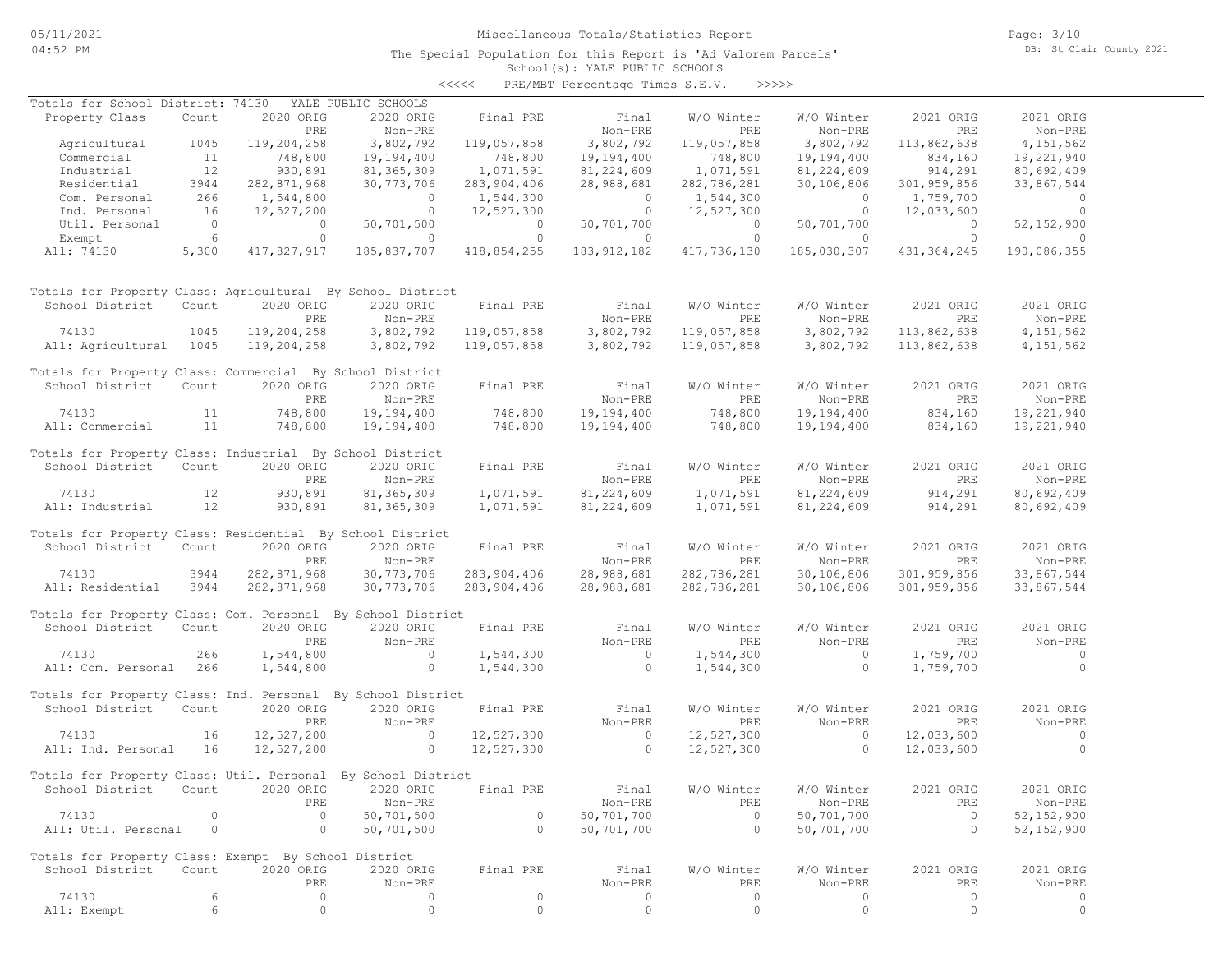05/11/2021 04:52 PM

Miscellaneous Totals/Statistics Report

The Special Population for this Report is 'Ad Valorem Parcels'

Page: 4/10 DB: St Clair County 2021

School(s): YALE PUBLIC SCHOOLS

<<<<< PRE/MBT Percentage Times S.E.V. >>>>>

| Totals          | Count | 2020 ORIG<br>PRE | 2020 ORIG<br>Non-PRE | Final PRE   | Final<br>Non-PRE | W/O Winter<br>PRE | W/O Winter<br>Non-PRE | 2021 ORIG<br>PRE | 2021 ORIG<br>Non-PRE |
|-----------------|-------|------------------|----------------------|-------------|------------------|-------------------|-----------------------|------------------|----------------------|
| Real            | 5,012 | 403,755,917      | 135, 136, 207        | 404,782,655 | 133, 210, 482    | 403,664,530       | 134,328,607           | 417,570,945      | 137,933,455          |
| Personal        | 282   | 14,072,000       | 50,701,500           | 14,071,600  | 50,701,700       | 14,071,600        | 50,701,700            | 13,793,300       | 52,152,900           |
| Real & Personal | 5,294 | 417,827,917      | 185,837,707          | 418,854,255 | 183, 912, 182    | 417,736,130       | 185,030,307           | 431,364,245      | 190,086,355          |
| Exempt          |       |                  |                      |             |                  |                   |                       |                  |                      |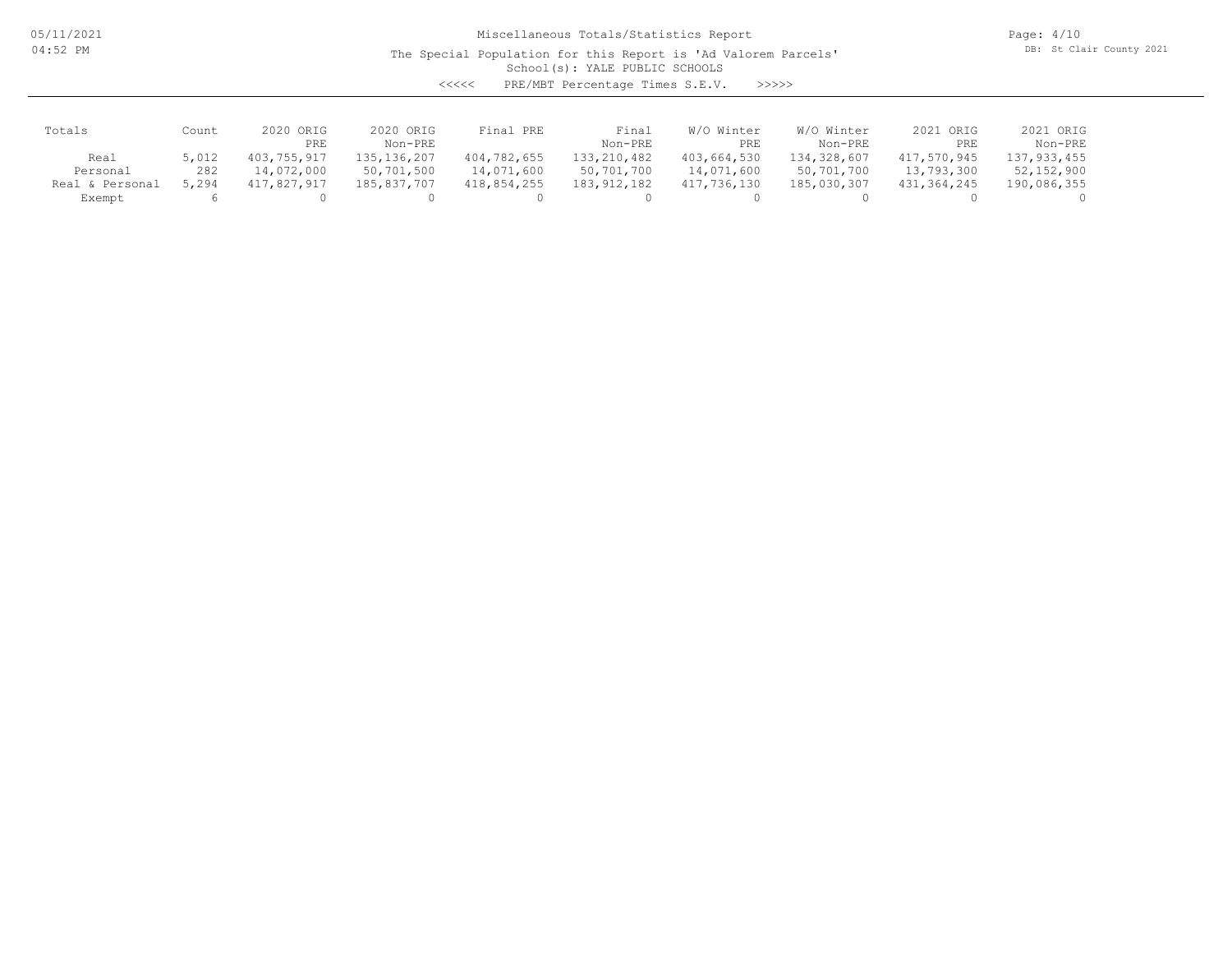The Special Population for this Report is 'Ad Valorem Parcels'

Page: 5/10 DB: St Clair County 2021

#### School(s): YALE PUBLIC SCHOOLS <<<<< PRE/MBT Percentage Times Taxable >>>>>

| Totals for School District: 74130                            |                 |                | YALE PUBLIC SCHOOLS |                |                |                       |                |                       |                |
|--------------------------------------------------------------|-----------------|----------------|---------------------|----------------|----------------|-----------------------|----------------|-----------------------|----------------|
| Property Class                                               | Count           | 2020 ORIG      | 2020 ORIG           | Final PRE      | Final          | W/O Winter            | W/O Winter     | 2021 ORIG             | 2021 ORIG      |
|                                                              |                 | PRE            | Non-PRE             |                | Non-PRE        | PRE                   | Non-PRE        | PRE                   | Non-PRE        |
| Agricultural                                                 | 1045            | 66, 179, 364   | 2,193,472           | 66,075,513     | 2,193,472      | 66,075,513            | 2,193,472      | 65,997,038            | 2,413,356      |
| Commercial                                                   | 11              | 586,357        | 14,653,776          | 586,357        | 14,653,776     | 586,357               | 14,653,776     | 650,201               | 15,228,209     |
| Industrial                                                   | 12              | 685,310        | 78,847,616          | 765,975        | 78,766,951     | 765,975               | 78,766,951     | 694,584               | 79,881,811     |
| Residential                                                  | 3944            | 201,501,623    | 22,503,998          | 202, 558, 571  | 20,973,975     | 201,597,894           | 21,934,652     | 209, 951, 852         | 24,039,269     |
| Com. Personal                                                | 266             | 1,544,800      | $\overline{a}$      | 1,544,300      | $\overline{0}$ | 1,544,300             | $\circ$        | 1,759,700             | $\circ$        |
| Ind. Personal                                                | 16              | 12,527,200     | $\overline{0}$      | 12,527,300     | $\overline{0}$ | 12,527,300            | $\overline{0}$ | 12,033,600            | $\overline{0}$ |
| Util. Personal                                               | $\overline{0}$  | $\overline{0}$ | 46,288,052          | $\overline{0}$ | 46,288,252     | $\overline{0}$        | 46,288,252     | $\overline{0}$        | 47,725,267     |
| Exempt                                                       | $6\overline{6}$ | $\circ$        | $\overline{0}$      | $\overline{0}$ | $\overline{0}$ | $\bigcirc$            | $\overline{0}$ | $\overline{0}$        | $\overline{0}$ |
| All: 74130                                                   | 5300            | 283,024,654    | 164,486,914         | 284,058,016    | 162,876,426    | 283,097,339           | 163,837,103    | 291,086,975           | 169,287,912    |
| Totals for Property Class: Agricultural By School District   |                 |                |                     |                |                |                       |                |                       |                |
| School District                                              | Count           | 2020 ORIG      | 2020 ORIG           | Final PRE      | Final          | W/O Winter            | W/O Winter     | 2021 ORIG             | 2021 ORIG      |
|                                                              |                 | PRE            | Non-PRE             |                | Non-PRE        | PRE                   | Non-PRE        | PRE                   | Non-PRE        |
| 74130                                                        | 1045            | 66, 179, 364   | 2,193,472           | 66,075,513     | 2,193,472      | 66,075,513            | 2,193,472      | 65,997,038            | 2,413,356      |
| All: Agricultural 1045                                       |                 | 66, 179, 364   | 2,193,472           | 66,075,513     | 2,193,472      | 66,075,513            | 2,193,472      | 65,997,038            | 2,413,356      |
| Totals for Property Class: Commercial By School District     |                 |                |                     |                |                |                       |                |                       |                |
| School District                                              | Count           | 2020 ORIG      | 2020 ORIG           | Final PRE      | Final          | W/O Winter            | W/O Winter     | 2021 ORIG             | 2021 ORIG      |
|                                                              |                 | PRE            | Non-PRE             |                | Non-PRE        | PRE                   | Non-PRE        | PRE                   | Non-PRE        |
| 74130                                                        | 11              | 586,357        | 14,653,776          | 586,357        | 14,653,776     | 586,357               | 14,653,776     | 650,201               | 15,228,209     |
| All: Commercial                                              | 11              | 586,357        | 14,653,776          | 586,357        | 14,653,776     | 586,357               | 14,653,776     | 650,201               | 15,228,209     |
| Totals for Property Class: Industrial By School District     |                 |                |                     |                |                |                       |                |                       |                |
| School District                                              | Count           | 2020 ORIG      | 2020 ORIG           | Final PRE      | Final          | W/O Winter            | W/O Winter     | 2021 ORIG             | 2021 ORIG      |
|                                                              |                 | PRE            | Non-PRE             |                | Non-PRE        | PRE                   | Non-PRE        | PRE                   | Non-PRE        |
| 74130                                                        | 12              | 685,310        | 78,847,616          | 765,975        | 78,766,951     | 765,975               | 78,766,951     | 694,584               | 79,881,811     |
| All: Industrial                                              | 12              | 685,310        | 78,847,616          | 765,975        | 78,766,951     | 765,975               | 78,766,951     | 694,584               | 79,881,811     |
|                                                              |                 |                |                     |                |                |                       |                |                       |                |
| Totals for Property Class: Residential By School District    |                 |                |                     |                |                |                       |                |                       |                |
| School District                                              | Count           | 2020 ORIG      | 2020 ORIG           | Final PRE      | Final          | W/O Winter            | W/O Winter     | 2021 ORIG             | 2021 ORIG      |
|                                                              |                 | PRE            | Non-PRE             |                | Non-PRE        | PRE                   | Non-PRE        | PRE                   | Non-PRE        |
| 74130                                                        | 3944            | 201,501,623    | 22,503,998          | 202, 558, 571  | 20,973,975     | 201,597,894           | 21,934,652     | 209, 951, 852         | 24,039,269     |
| All: Residential                                             | 3944            | 201,501,623    | 22,503,998          | 202, 558, 571  | 20,973,975     | 201,597,894           | 21,934,652     | 209, 951, 852         | 24,039,269     |
|                                                              |                 |                |                     |                |                |                       |                |                       |                |
| Totals for Property Class: Com. Personal By School District  |                 |                |                     |                |                |                       |                |                       |                |
| School District                                              | Count           | 2020 ORIG      | 2020 ORIG           | Final PRE      | Final          | W/O Winter            | W/O Winter     | 2021 ORIG             | 2021 ORIG      |
|                                                              |                 | <b>PRE</b>     | Non-PRE             |                | Non-PRE        | PRE                   | Non-PRE        | <b>PRE</b>            | Non-PRE        |
| 74130                                                        | 266             | 1,544,800      | $\sim$ 0            | 1,544,300      | $\overline{0}$ | 1,544,300             | $\sim$ 0       | 1,759,700             | $\sim$ 0       |
| All: Com. Personal 266                                       |                 | 1,544,800      | $\overline{0}$      | 1,544,300      | $\overline{0}$ | 1,544,300             | $\circ$        | 1,759,700             | $\overline{0}$ |
| Totals for Property Class: Ind. Personal By School District  |                 |                |                     |                |                |                       |                |                       |                |
| School District                                              | Count           | 2020 ORIG      | 2020 ORIG           | Final PRE      | Final          | W/O Winter            | W/O Winter     | 2021 ORIG             | 2021 ORIG      |
|                                                              |                 | PRE            | Non-PRE             |                | Non-PRE        | PRE                   | Non-PRE        | PRE                   | Non-PRE        |
| 74130                                                        | 16              | 12,527,200     | $\overline{0}$      | 12,527,300     | $\overline{0}$ | 12,527,300            | $\overline{0}$ | 12,033,600            | $\sim$ 0       |
| All: Ind. Personal                                           | 16              | 12,527,200     | $\overline{a}$      | 12,527,300     | $\sim$ 0       | 12,527,300            | $\circ$        | 12,033,600            | $\Omega$       |
| Totals for Property Class: Util. Personal By School District |                 |                |                     |                |                |                       |                |                       |                |
|                                                              |                 |                |                     |                |                |                       |                |                       |                |
| School District Count 2020 ORIG 2020 ORIG Final PRE          |                 |                |                     |                | Final          | W/O Winter            | W/O Winter     | 2021 ORIG             | 2021 ORIG      |
|                                                              | $\mathbf{0}$    | PRE<br>$\circ$ | Non-PRE             | $\circ$        | Non-PRE        | PRE<br>$\overline{0}$ | Non-PRE        | PRE<br>$\overline{0}$ | Non-PRE        |
| 74130                                                        |                 |                | 46,288,052          |                | 46,288,252     |                       | 46,288,252     |                       | 47,725,267     |
| All: Util. Personal                                          | $\circ$         | $\circ$        | 46,288,052          | $\circ$        | 46,288,252     | $\circ$               | 46,288,252     | $\circ$               | 47,725,267     |
| Totals for Property Class: Exempt By School District         |                 |                |                     |                |                |                       |                |                       |                |
| School District                                              | Count           | 2020 ORIG      | 2020 ORIG           | Final PRE      | Final          | W/O Winter            | W/O Winter     | 2021 ORIG             | 2021 ORIG      |
|                                                              |                 | PRE            | Non-PRE             |                | Non-PRE        | PRE                   | Non-PRE        | PRE                   | Non-PRE        |
| 74130                                                        | 6               | 0              | 0                   | $\circ$        | 0              | $\circ$               | 0              | $\circ$               | 0              |
| All: Exempt                                                  | 6               | $\circ$        | $\circ$             | $\circ$        | $\circ$        | $\circ$               | $\circ$        | $\circ$               | $\circ$        |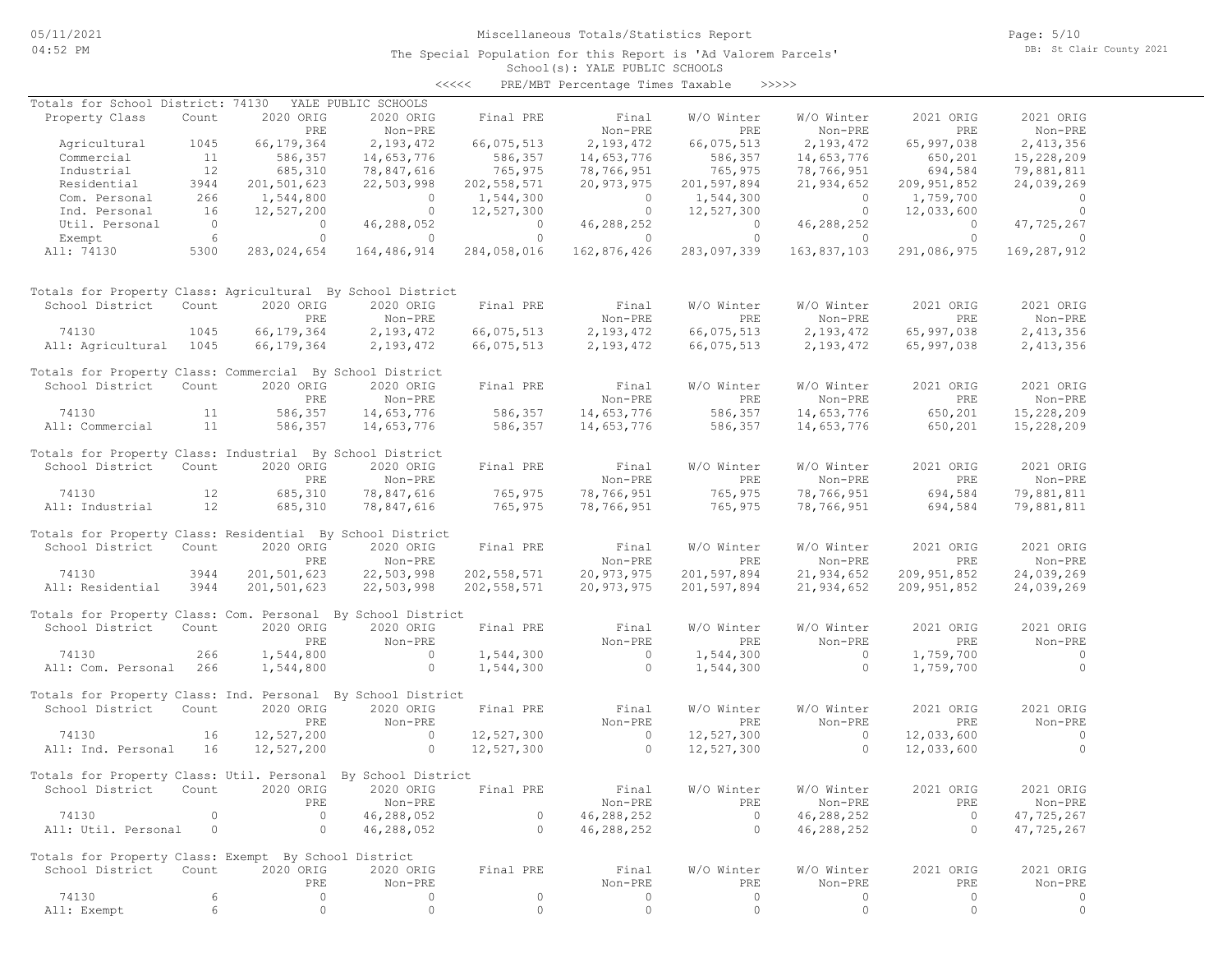05/11/2021 04:52 PM

Miscellaneous Totals/Statistics Report

The Special Population for this Report is 'Ad Valorem Parcels'

Page: 6/10 DB: St Clair County 2021

School(s): YALE PUBLIC SCHOOLS

<<<<< PRE/MBT Percentage Times Taxable >>>>>

| Totals          | Count | 2020 ORIG<br>PRE | 2020 ORIG<br>Non-PRE | Final PRE   | Final<br>Non-PRE | W/O Winter<br>PRE | W/O Winter<br>Non-PRE | 2021 ORIG<br>PRE | 2021 ORIG<br>Non-PRE |
|-----------------|-------|------------------|----------------------|-------------|------------------|-------------------|-----------------------|------------------|----------------------|
| Real            | 5,012 | 268,952,654      | 118,198,862          | 269,986,416 | 116,588,174      | 269,025,739       | 117,548,851           | 277,293,675      | 121,562,645          |
| Personal        | 282   | 14,072,000       | 46,288,052           | 14,071,600  | 46,288,252       | 14,071,600        | 46,288,252            | 13,793,300       | 47,725,267           |
| Real & Personal | 5,294 | 283,024,654      | 164,486,914          | 284,058,016 | 162,876,426      | 283,097,339       | 163,837,103           | 291,086,975      | 169,287,912          |
| Exempt          |       |                  |                      |             |                  |                   |                       |                  |                      |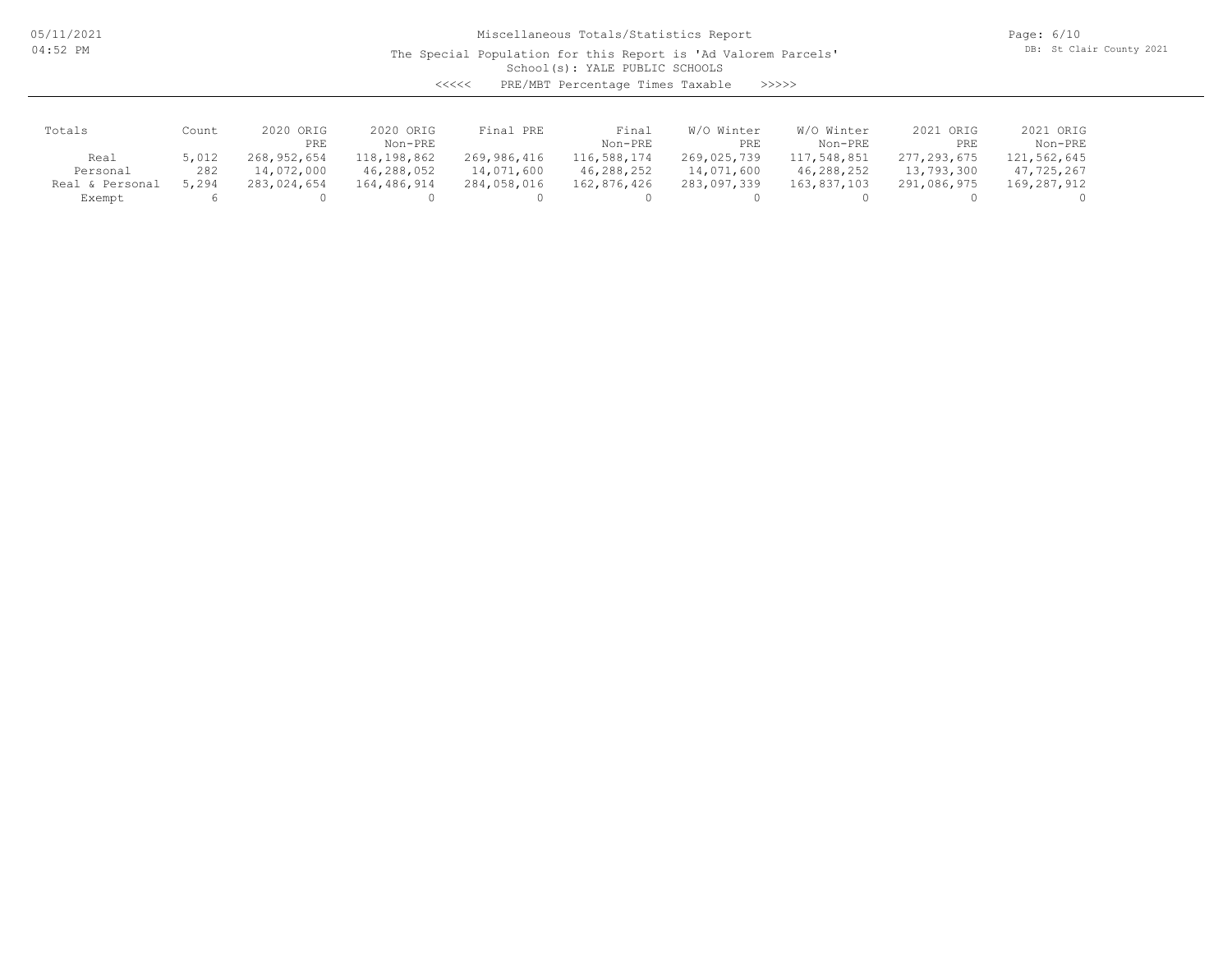Page: 7/10 DB: St Clair County 2021

\*\*\*\*\* DDA/LDFA Totals \*\*\*\*\*

|                 |       | Base      | Current   | Current     | Current   | Final     | Final     | Final     |
|-----------------|-------|-----------|-----------|-------------|-----------|-----------|-----------|-----------|
| DDA/LDFA        | Count | Value     | Assessed  | Taxable     | Captured  | Assessed  | Taxable   | Captured  |
| YALE DDA        | 195   | 3,158,372 | 6,581,500 | 5, 471, 111 | 2,312,539 | 6,709,200 | 5,140,846 | 1,982,474 |
| LDFA            |       | 525,775   | 1,787,600 | 1,616,959   | 1,091,184 | 1,912,800 | 1,629,651 | 1,103,876 |
| LDFA NO CAPTURE |       |           | 976,400   | 802,983     | 326,869   | 1,059,100 | 801,902   | 332,360   |
|                 | 24    |           | 787,200   | 399,264     |           | 780,600   | 393,756   | $\Omega$  |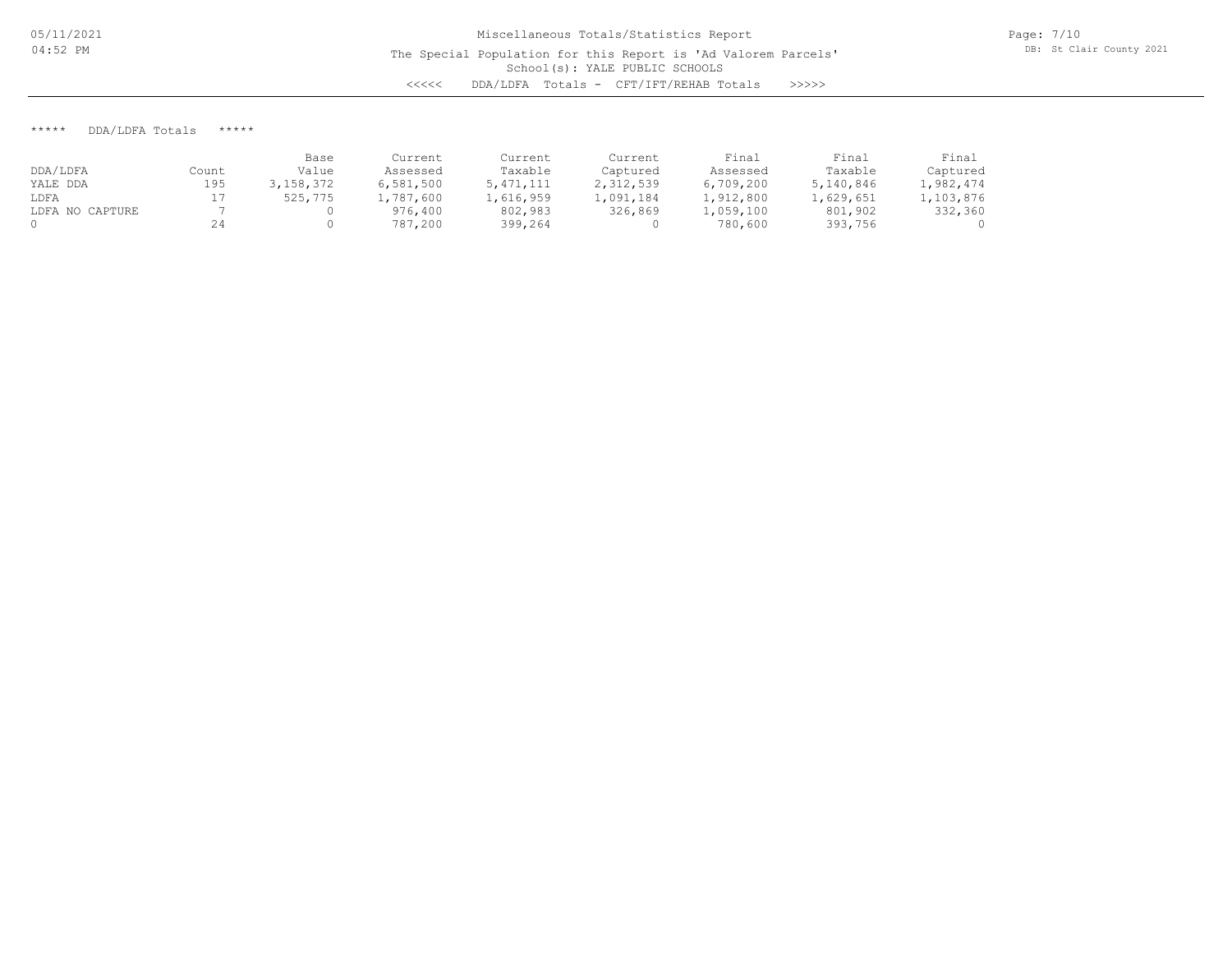# School(s): YALE PUBLIC SCHOOLS Miscellaneous Totals/Statistics Report The Special Population for this Report is 'Ad Valorem Parcels' <<<<< Special Act Totals >>>>>

\*\*\*\*\* DDA/LDFA Totals \*\*\*\*\*

|                 |       | Base      | Current   | Current     | Current   | Final     | Final     | Final     |
|-----------------|-------|-----------|-----------|-------------|-----------|-----------|-----------|-----------|
| DDA/LDFA        | Count | Value     | Assessed  | Taxable     | Captured  | Assessed  | Taxable   | Captured  |
| YALE DDA        | 195   | 3,158,372 | 6.581.500 | 5, 471, 111 | 2,312,539 | 6,709,200 | 5,140,846 | 1,982,474 |
| LDFA            |       | 525,775   | 1,787,600 | 1,616,959   | 1,091,184 | 1,912,800 | 1,629,651 | 1,103,876 |
| LDFA NO CAPTURE |       |           | 976,400   | 802,983     | 326,869   | 1,059,100 | 801,902   | 332,360   |
|                 | 24    |           | 787,200   | 399,264     |           | 780,600   | 393,756   | ()        |

## \*\*\*\*\* Special Act Totals \*\*\*\*\*

|                              |                 | Count | SEV Value | Taxable Value |
|------------------------------|-----------------|-------|-----------|---------------|
| Charitable Nonprofit Housing | Real            |       |           |               |
| Charitable Nonprofit Housing | Personal        |       |           |               |
| Charitable Nonprofit Housing | Real & Personal |       |           |               |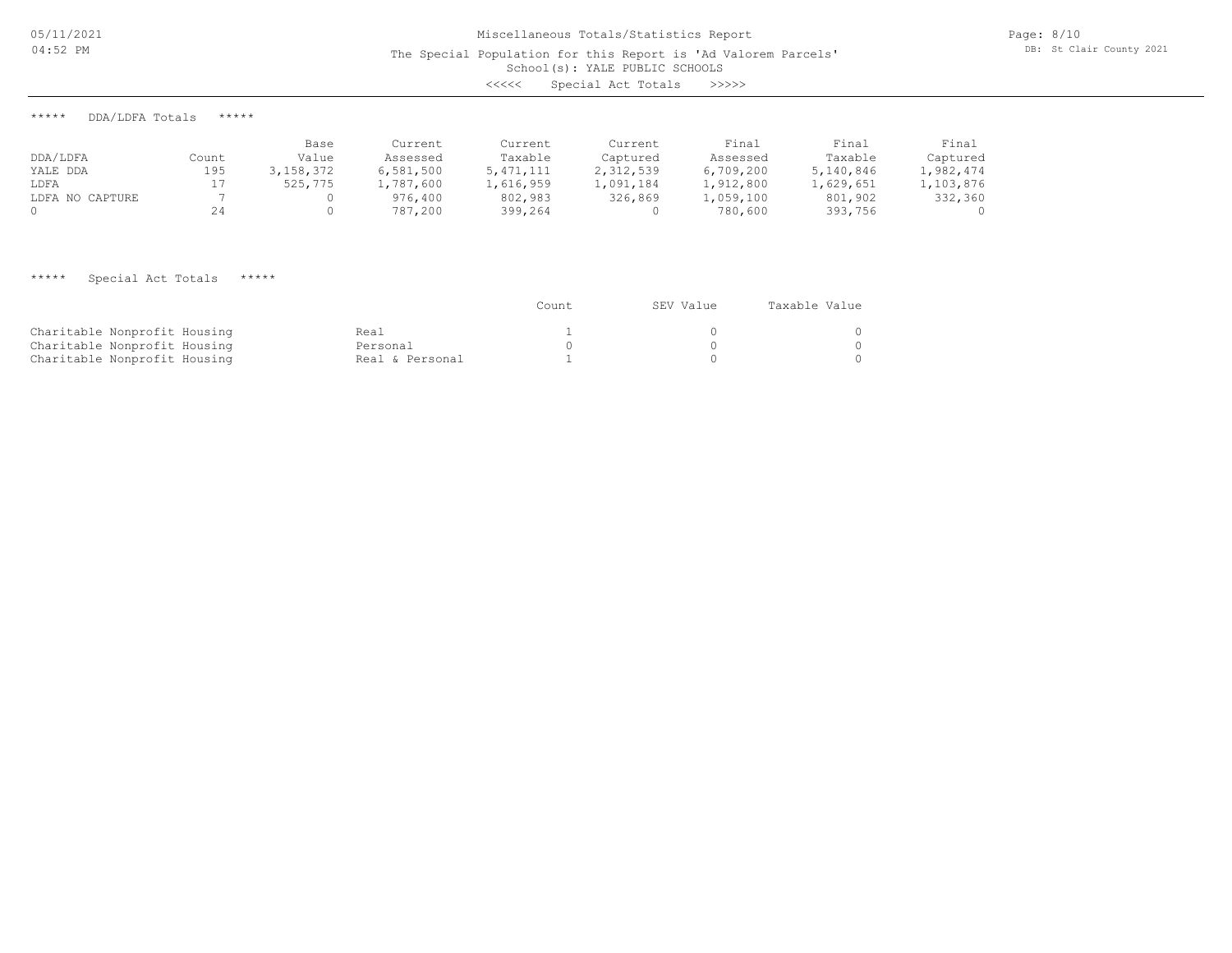School(s): YALE PUBLIC SCHOOLS <<<<< Top 20 Statistics >>>>>

| ***** Top 20 S.E.V.s<br>*****              |                                                  |                                |                        |
|--------------------------------------------|--------------------------------------------------|--------------------------------|------------------------|
| 22-021-1002-000                            | DETROIT EDISON CO                                | \$                             | 77,240,900             |
| 22-999-0004-100                            | INTERNATIONAL TRANSMISSION CO                    | \$                             | 19,382,800             |
| 22-999-0003-100                            | DTE ELECTRIC COMPANY                             | $\dot{\tilde{\mathbf{S}}}$     | 10,007,300             |
| 24-999-0041-000                            | INTERNATIONAL TRANSMISSION                       | $\dot{\varsigma}$              | 5,977,300              |
| 22-999-0003-000                            | DTE ELECTRIC COMPANY                             | $\frac{1}{2}$                  | 4,525,900              |
| 24-999-0015-000                            | ENBRIDGE ENERGY, LP                              | $\dot{\varsigma}$              | 3,623,700              |
| 24-999-0010-000                            | DETROIT EDISON CO                                | $\stackrel{.}{\mathsf{S}}$     | 3,467,900              |
| 26-999-0005-000                            | ENBRIDGE ENERGY                                  |                                | 2,703,500              |
| 10-999-0001-000                            | DTE ELECTRIC CO                                  | \$<br>\$                       | 2,158,000              |
| 19-999-0008-000                            | ENBRIDGE ENERGY, LIMITED PARTNERSHIP             |                                | 1,790,400              |
| 08-065-0037-001                            | YALE ACQUISITION GROUP LLC                       | \$                             | 1,392,700              |
| 22-999-0040-000                            | DTE ELECTRIC COMPANY                             | $\boldsymbol{\dot{\varsigma}}$ | 1,277,100              |
| 26-999-0001-000<br>15-008-1001-000         | DTE ELECTRIC COMPANY                             | \$                             | 1,047,500<br>1,042,700 |
| 19-999-0003-100                            | SCOFIELD RALPH/CAMPBELL T                        | $\frac{1}{2}$                  | 1,036,900              |
|                                            | DTE ELECTRIC COMPANY                             | $\dot{\varsigma}$              |                        |
| 22-999-0018-000                            | SEMCO PIPELINE CO                                | $\stackrel{.}{\mathsf{S}}$     | 920,100                |
| 08-999-0021-001                            | DTE ELECTRIC COMPANY                             | $\uplus$                       | 884,700                |
| 08-015-2018-000                            | MORAN FAMILY LLC                                 | $\ddot{\varsigma}$             | 867,700                |
| 08-014-1008-000                            | GP INVESTMENTS LLC                               | \$                             | 857,900                |
| 22-033-3002-000                            | SCOFIELD RALPH E TRUST                           |                                | 758,100                |
|                                            |                                                  |                                |                        |
| ***** Top 20 Taxable Values *****          |                                                  |                                |                        |
| $22 - 021 - 1002 - 000$                    | DETROIT EDISON CO                                | \$                             | 77,240,900             |
| $22 - 999 - 0004 - 100$                    | INTERNATIONAL TRANSMISSION CO                    | \$                             | 19,382,800             |
| 22-999-0003-100                            | DTE ELECTRIC COMPANY                             | $\frac{1}{2}$                  | 10,007,300             |
| 24-999-0041-000                            | INTERNATIONAL TRANSMISSION                       |                                | 5,977,300              |
| 22-999-0003-000                            | DTE ELECTRIC COMPANY                             | $\stackrel{.}{\mathsf{S}}$     | 4,525,900              |
| 24-999-0010-000                            | DETROIT EDISON CO                                | \$                             | 3,467,900              |
| 26-999-0005-000                            | ENBRIDGE ENERGY                                  | \$\$\$                         | 2,582,107              |
| 10-999-0001-000                            | DTE ELECTRIC CO                                  |                                | 2,158,000              |
| $22 - 999 - 0040 - 000$                    | DTE ELECTRIC COMPANY                             |                                | 1,277,100              |
| 24-999-0015-000                            | ENBRIDGE ENERGY, LP                              | $\dot{\varsigma}$              | 1,059,654              |
| 26-999-0001-000                            | DTE ELECTRIC COMPANY                             | $\frac{1}{2}$                  | 1,047,500              |
| 19-999-0003-100                            | DTE ELECTRIC COMPANY                             |                                | 1,036,900              |
| 08-065-0037-001                            | YALE ACQUISITION GROUP LLC                       | \$                             | 966,126                |
| 22-999-0018-000                            | SEMCO PIPELINE CO                                | \$                             | 920,100                |
| $08 - 999 - 0021 - 001$                    | DTE ELECTRIC COMPANY                             | \$\$\$\$\$                     | 884,700                |
| 08-015-2018-000                            | MORAN FAMILY LLC                                 |                                | 867,700                |
| 08-999-0083-000                            | REDALL INDUSTRIES, INC                           |                                | 699,100                |
| 08-014-1008-000                            | GP INVESTMENTS LLC                               |                                | 694,114                |
| $31 - 999 - 0004 - 000$                    | DTE ELECTRIC COMPANY                             | $\ddot{\varsigma}$             | 637,900                |
| 15-008-1001-000                            | SCOFIELD RALPH/CAMPBELL T                        | $\mathsf{S}$                   | 595,447                |
|                                            |                                                  |                                |                        |
| ***** Top 20 Owners by Taxable Value ***** |                                                  |                                |                        |
| DETROIT EDISON CO                          | has 81,105,334 Taxable Value in 15 Parcel(s)     |                                |                        |
| DTE ELECTRIC COMPANY                       | has 20,948,800 Taxable Value in 12 Parcel(s)     |                                |                        |
| INTERNATIONAL TRANSMISSION CO              | has 19,838,100 Taxable Value in 2 Parcel(s)      |                                |                        |
| INTERNATIONAL TRANSMISSION                 | $6,714,225$ Taxable Value in 16 Parcel(s)<br>has |                                |                        |
| PETERS BROTHERS LLC                        | 3,396,602 Taxable Value in 133 Parcel(s)<br>has  |                                |                        |
| ENBRIDGE ENERGY                            | 2,587,502 Taxable Value in 2 Parcel(s)<br>has    |                                |                        |
| DTE ELECTRIC CO                            | 2,158,000 Taxable Value in 1 Parcel(s)<br>has    |                                |                        |
| ENBRIDGE ENERGY, LP                        | 1,059,654 Taxable Value in 1 Parcel(s)<br>has    |                                |                        |
| YALE ACOUISITION GROUP LLC                 | 966,126 Taxable Value in 1 Parcel(s)<br>has      |                                |                        |
| SEMCO PIPELINE CO                          | 920,100 Taxable Value in 1 Parcel(s)<br>has      |                                |                        |
| MORAN FAMILY LLC                           | 867,700 Taxable Value in 1 Parcel(s)<br>has      |                                |                        |
| SEMCO ENERGY                               | 848,300 Taxable Value in 3 Parcel(s)<br>has      |                                |                        |
| REDALL INDUSTRIES, INC                     | 699,100 Taxable Value in 1 Parcel(s)<br>has      |                                |                        |